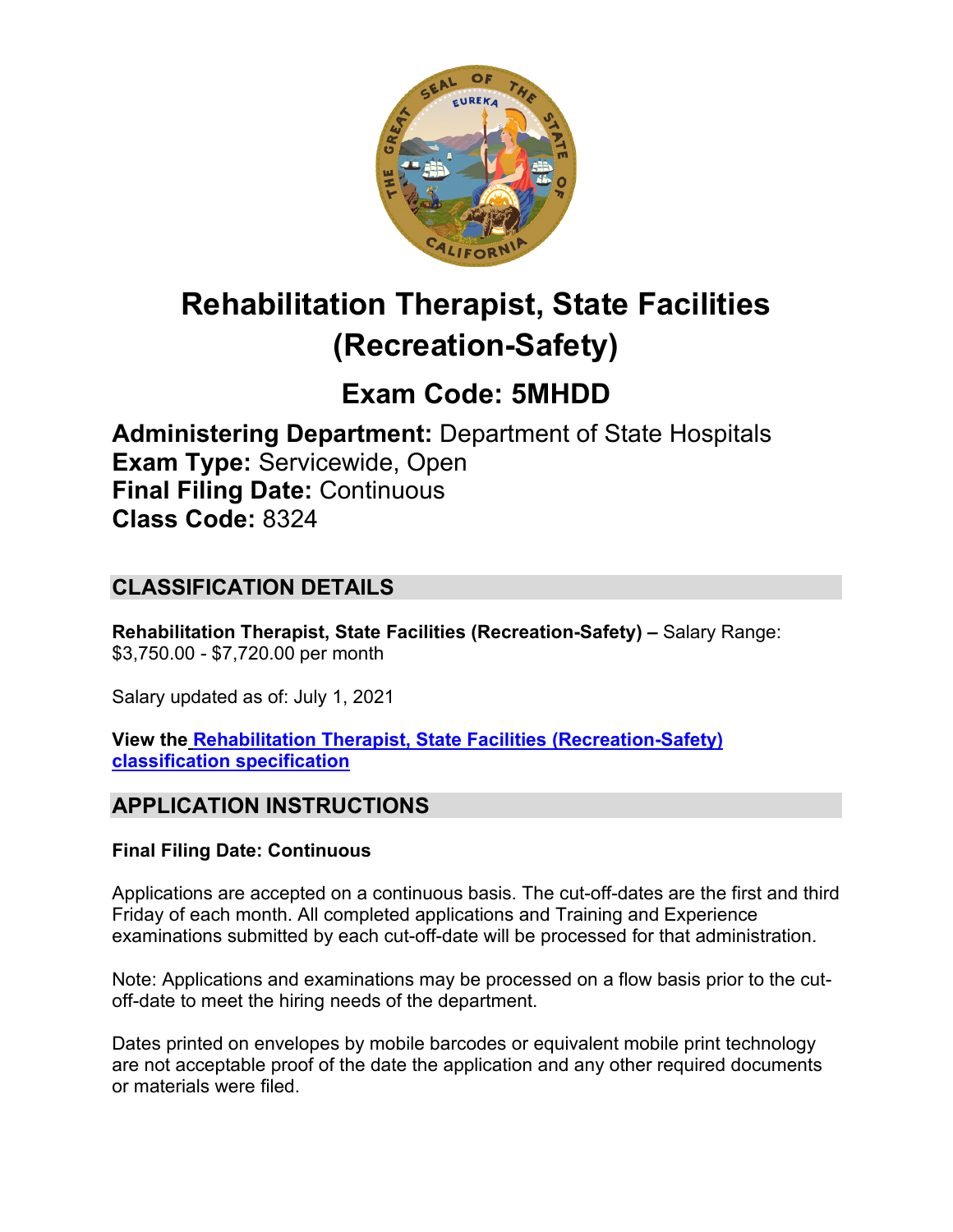#### **Who Should Apply**:

Applicants who meet the Minimum Qualifications as stated on this bulletin may apply for and take this examination. Once you have taken this examination, you may not retake it for **six (6)** months.

Unless otherwise stated on this bulletin, you must meet the Minimum Qualifications by the Final Filing Date or cut-off-date stated above.

#### **How to Apply**:

Applicants are required to submit an [Examination Application \(STD 678\),](https://jobs.ca.gov/pdf/std678.pdf) found at [www.calcareers.ca.gov,](http://www.calcareers.ca.gov/) either by mail, in person, or via email to the address listed below.

Once your application has been submitted, you must complete the **Training and Experience (T&E)** following the instructions below under, **Taking the Examination.**

Examination Services staff will screen each application. Applicants meeting the minimum qualifications will be admitted into the examination. **Applicants must submit the STD. 678 as well as the T&E. Failure to do so will result in a delay in the examination process.**

**The preferred method to apply is by emailing your STD 678 to:**

#### **[RehabilitationTherapistRecreationSafety@dsh.ca.gov](mailto:RehabilitationTherapistRecreationSafety@dsh.ca.gov)**

#### **Electronic signatures are acceptable.**

Indicate the Classification on your Examination Application (STD 678).

You may apply by mail or in person to: Department of State Hospitals – Sacramento Attn: Selection Services Unit, MS-14 1215 O Street Sacramento, CA 95814

Indicate the Classification on your Examination Application (STD 678).

In person hours: Monday through Friday, 8am to 5pm (excluding State holidays)

#### **Special Testing Arrangements:**

If you require assistance or alternative testing arrangements due to a disability, please contact the testing department listed in the Contact Information section of this bulletin.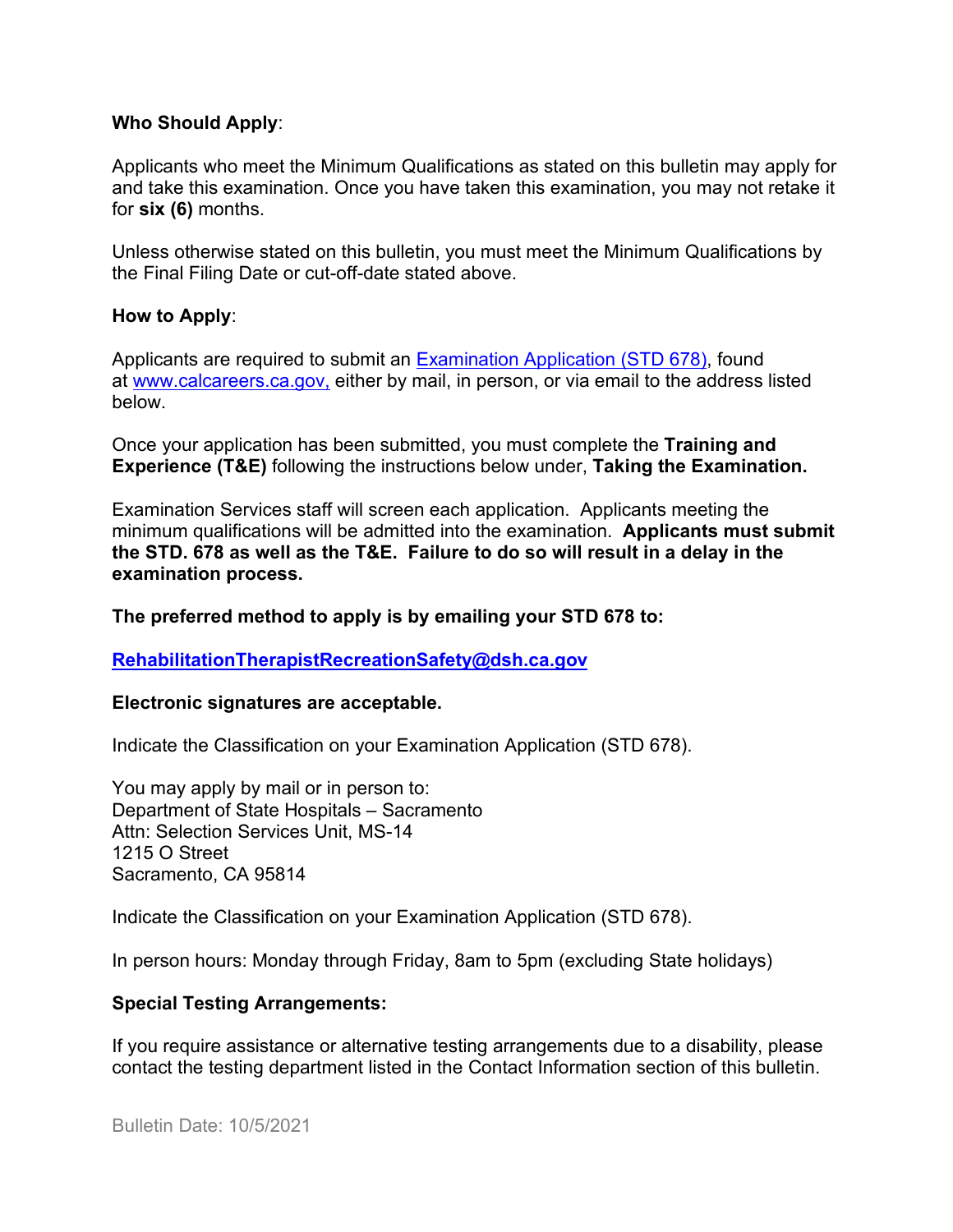# **MINIMUM QUALIFICATIONS**

All applicants must meet the education and/or experience requirements as stated on this exam bulletin to be accepted into the examination. Part-time or full-time jobs, regardless of whether paid or volunteer positions, and inside or outside California state service will count toward experience.

**Completion of an approved clinical internship in the appropriate rehabilitation specialty in an approved hospital or rehabilitation center affiliated with the college.**

**(Individuals who are registered or certified with the appropriate therapy association but who have not completed a clinical internship because it was not a component of the academic program at the time are required to have completed a minimum of two years' full-time paid experience in a clinical, residential, or community-based setting after receipt of the required degree to be admitted into the exam.)**

#### **AND**

**Equivalent to graduation from a recognized college with major work in therapeutic recreation, or in recreation with an emphasis in therapeutic recreation, or certification as a registered recreator with specialization in therapeutic recreation by the California Board of Park and Recreation personnel, or the National Therapeutic Recreation Society, or eligibility for such certification. (Registration as a senior in a recognized institution will admit applicants into the exam, but they must produce evidence of graduation or its equivalent before being considered eligible for appointment.)**

# **POSITION DESCRIPTION**

**Persons in this series of specialty classes apply therapeutic habilitation/rehabilitation knowledge, skill enhancement activities, and techniques to the problems of developmental, mental, or physical disordered offenders.**

## **EXAMINATION SCOPE**

This examination consists of the following components:

**Training and Experience Evaluation –** Weighted 100% of the final score. The examination will consist solely of a **Training and Experience Evaluation.** To obtain a position on the eligible list, a minimum score of 70% must be received.

In addition to evaluating applicants' relative knowledge, skills, and ability, as demonstrated by quality and breadth of education and/or experience, emphasis in each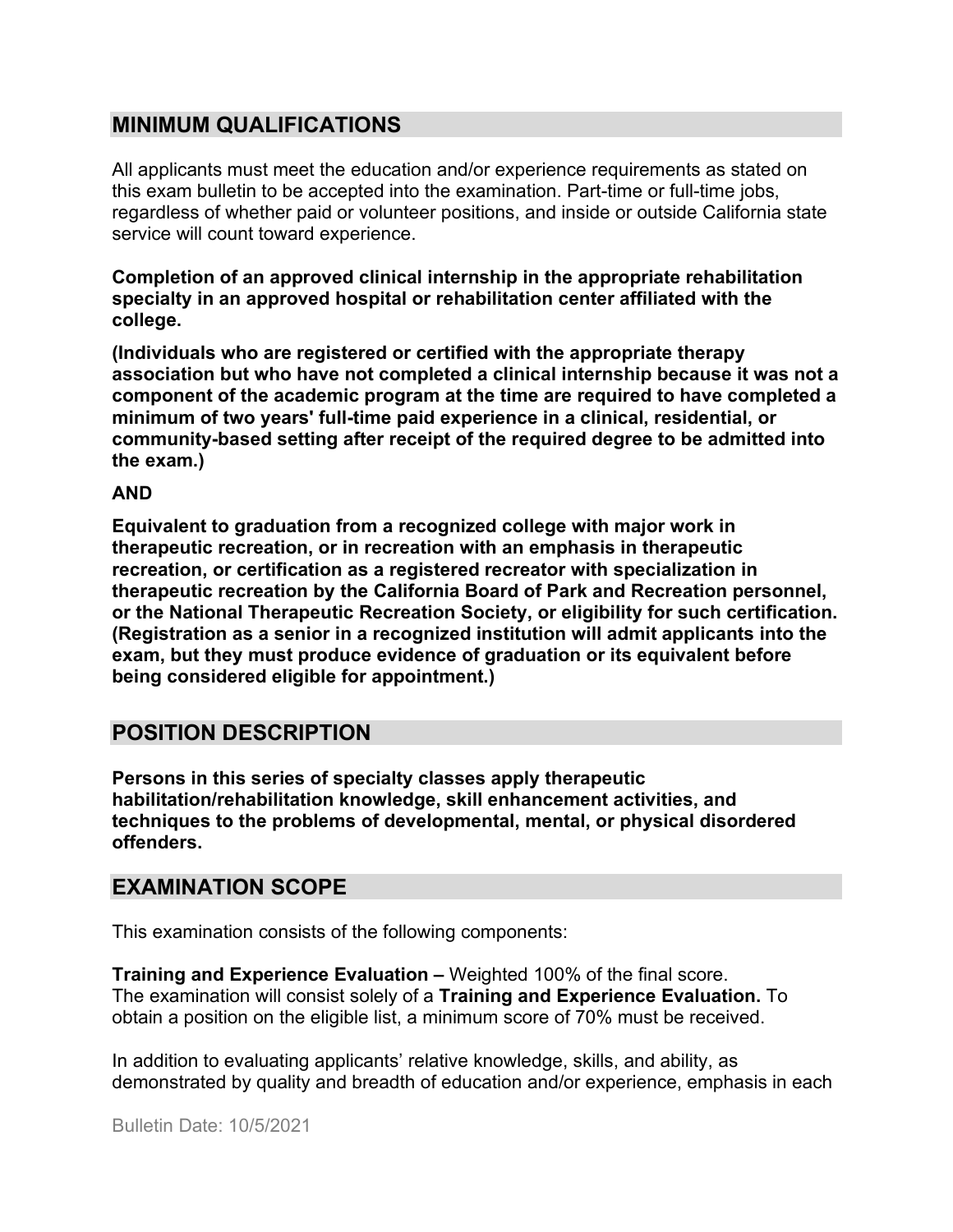exam component will be measuring competitively, relative job demands, each applicant's:

#### **Knowledge of:**

- **1. Knowledge of the principles, procedures, techniques, trends, and literature of rehabilitation services, especially those relating to developmental, mental, or physical disordered offenders.**
- **2. Knowledge of the process of restoration, maintenance, and development of capabilities.**
- **3. Knowledge of the principles of mental health education.**
- **4. Knowledge of the scope and activities of private and public health and welfare agencies.**
- **5. Knowledge of characteristics of mental, emotional, physical, and developmental disorders.**
- **6. Knowledge of current trends in mental health, public health, and public welfare.**
- **7. Knowledge of Federal and State programs in these fields.**

### **Ability to:**

- **1. Ability to utilize and effectively apply required technical knowledge.**
- **2. Ability to establish and maintain the confidence and cooperation of persons contacted in the work.**
- **3. Ability to secure accurate clinical data and record such data systematically.**
- **4. Ability to compose clear, accurate, and concise reports.**
- **5. Ability to interpret statistical data.**
- **6. Ability to analyze situations accurately and take effective action.**
- **7. Ability to communicate effectively.**

**Special Personal Characteristics:**

- **1. An interest and willingness to work at developmental centers, State Hospitals, or correctional facilities contracting with the Department of Mental Health for diagnostic and treatment services.**
- **2. Sympathetic and objective understanding of the problems of developmentally, mentally, or physically disordered offenders.**
- **3. Tolerance.**
- **4. Tact.**
- **5. Patience.**
- **6. Emotional stability.**

## **Special Physical Characteristics:**

**1. Possession and maintenance of sufficient strength, agility, and endurance to perform during physically, mentally, and emotionally stressful and**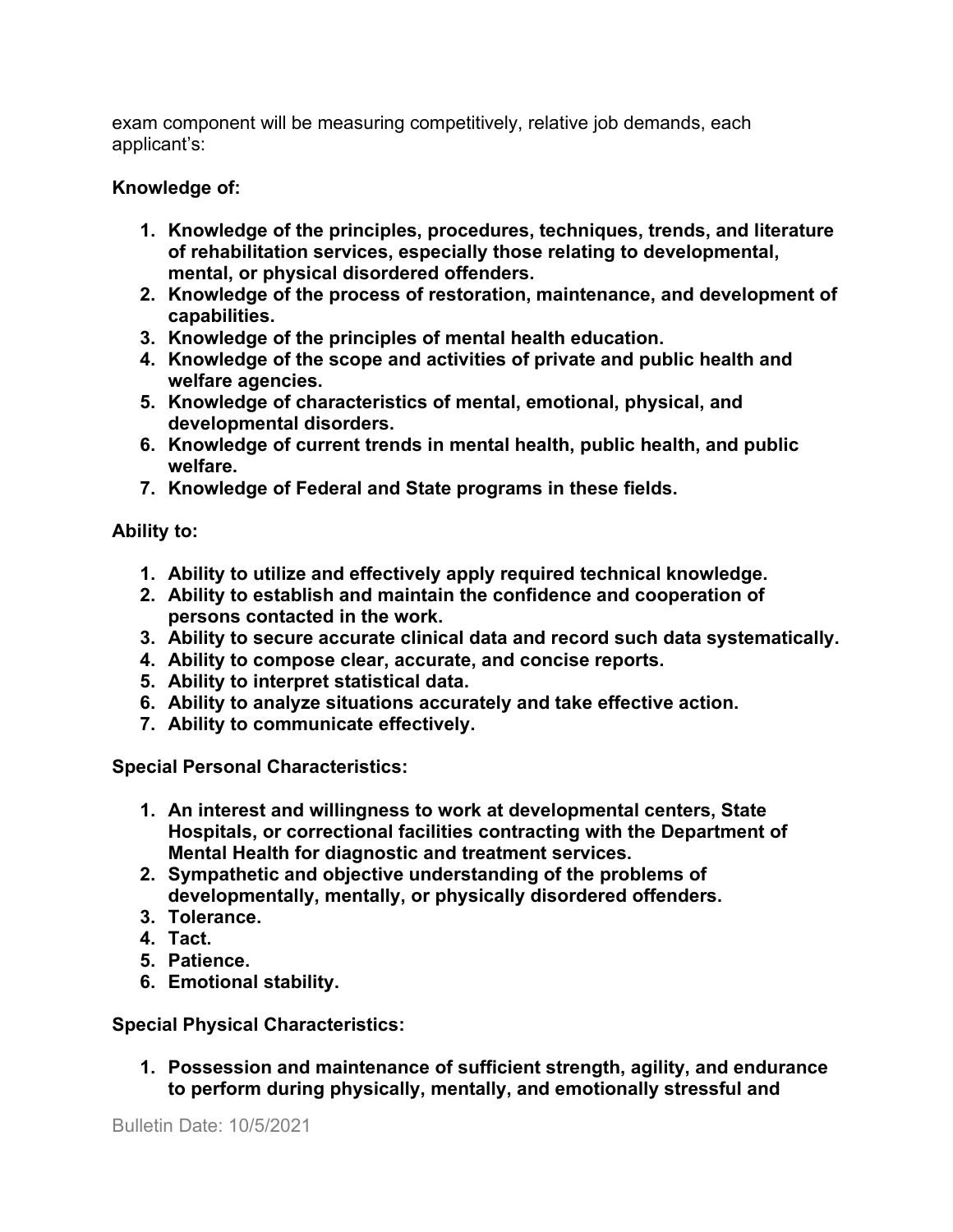**emergency situations encountered on the job without endangering their own health and well-being or that of their fellow employees, forensic clients, patients, inmates, or the public.**

## **ELIGIBLE LIST INFORMATION**

A Servicewide, Open eligible list for the **Rehabilitation Therapist, State Facilities (Recreation-Safety)** classification will be established for use by all state agencies.

The names of **successful** competitors will be merged onto the eligible list in order of final score regardless of exam date. Eligibility expires **12 months** after it is established. Applicants must then retake the examination to reestablish eligibility.

Veterans' Preference will be granted for this examination. In accordance with Government Codes 18973.1 and 18973.5, whenever any veteran, or widow or widower of a veteran achieves a passing score on an open examination, he or she shall be ranked in the top rank of the resulting eligible list.

Veterans status is verified by the California Department of Human Resources (CalHR). Information on this program and the Veterans' Preference Application (Std. form 1093) is available online at the following website:

<https://www.jobs.ca.gov/CalHRPublic/Landing/Jobs/VeteransInformation.aspx>

Additional information on veteran benefits is available at the Department of Veterans Affairs.

Career credits are not granted for examinations administered on an Open or Promotional basis.

# **PREPARING FOR THE EXAMINATION**

Here is a list of suggested resources to have available prior to taking the exam.

- 1. **Employment History:** Employment dates, job titles, organization names and addresses, names of supervisors or persons who can verify your job responsibilities, and phone numbers of persons listed above.
- 2. **Education:** School names and addresses, degrees earned, dates attended, courses taken (verifiable on a transcript), persons or office who can verify education, and phone numbers of persons or offices listed above.
- 3. **Training:** Class titles, certifications received, names of persons who can verify your training, and phone numbers of persons listed above.

# **TAKING THE EXAMINATION**

Bulletin Date: 10/5/2021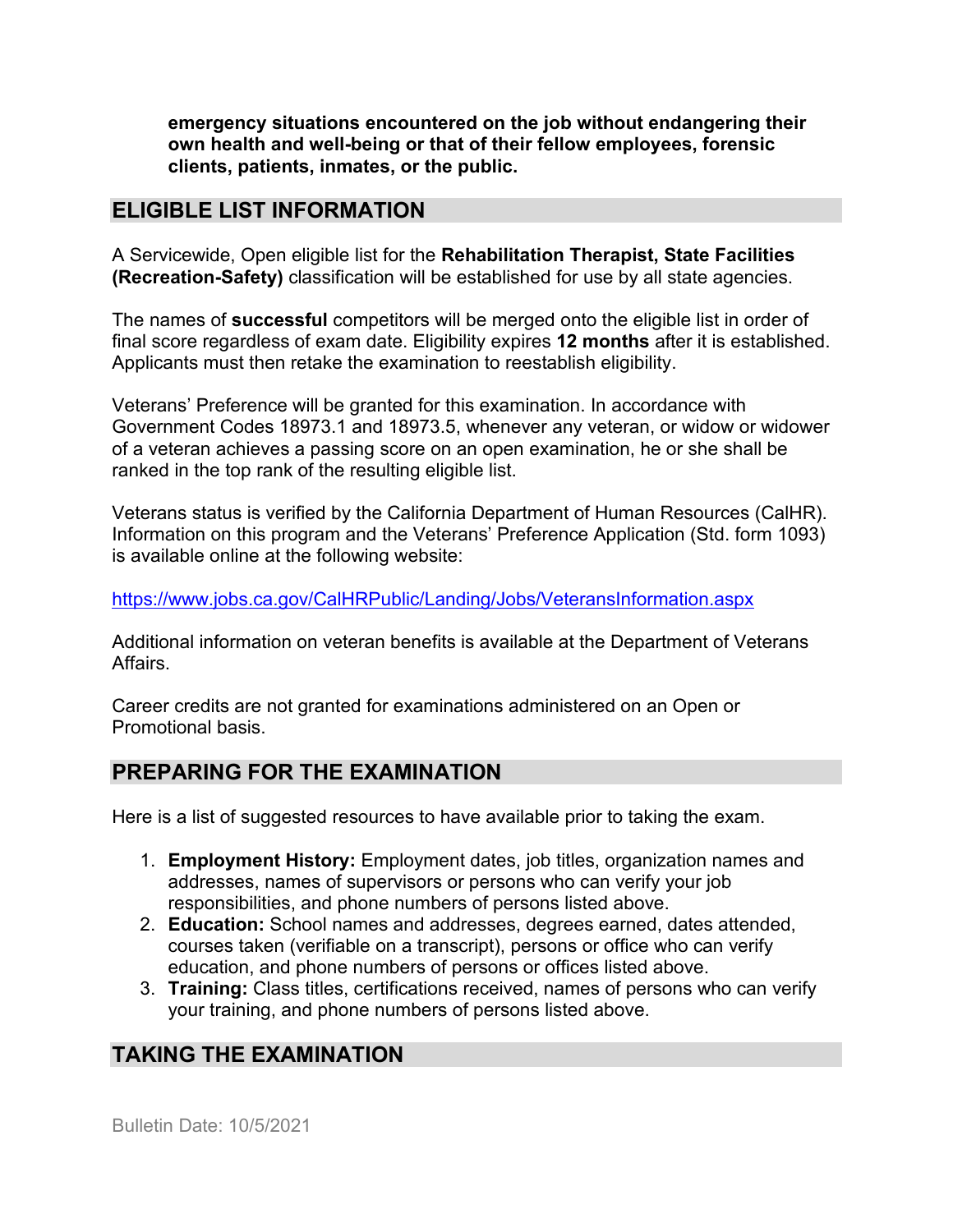**To be considered as a candidate, step 1 and 2 must be completed.**

- **If step 1 and 2 are not completed; the application will not be reviewed and/or the examination will not be scored.**
- **After you complete steps 1 and 2, the application will be reviewed to determine that the Minimum Qualifications are met, then the examination will be processed and you will receive your results by mail within 4 - 6 weeks of the cut-off date stated above.**

**NOTE: Sending an application for a job or position is NOT the same process as sending an application for this examination.**

**Step 1. Submit your application following the instructions above.**

**Step 2. [Click on this link to take the Rehabilitation Therapist, State Facilities](https://www.surveymonkey.com/r/TS578WY)  [\(Recreation-Safety\)](https://www.surveymonkey.com/r/TS578WY) examination.**

## **TESTING DEPARTMENTS**

Department of State Hospitals

### **CONTACT INFORMATION**

Questions relating to this exam should be directed to:

Department of State Hospitals Selection Services Unit Monday through Friday, 8am to 5pm (excluding State Holidays) Phone: 916-651-8832 Email: **[RehabilitationTherapistRecreationSafety@dsh.ca.gov](mailto:RehabilitationTherapistRecreationSafety@dsh.ca.gov)**

California Relay Service: 1-800-735-2929 (TTY), 1-800-735-2922 (Voice). TTY is a Telecommunications Device for the Deaf, and is reachable only from phones equipped with a TTY Device.

## **EQUAL OPPORTUNITY EMPLOYER**

The State of California is an equal opportunity employer to all, regardless of age, ancestry, color, disability (mental and physical), exercising the right of family care and medical leave, gender, gender expression, gender identity, genetic information, marital status, medical condition, military or veteran status, national origin, political affiliation, race, religious creed, sex (includes pregnancy, childbirth, breastfeeding, and related medical conditions), and sexual orientation.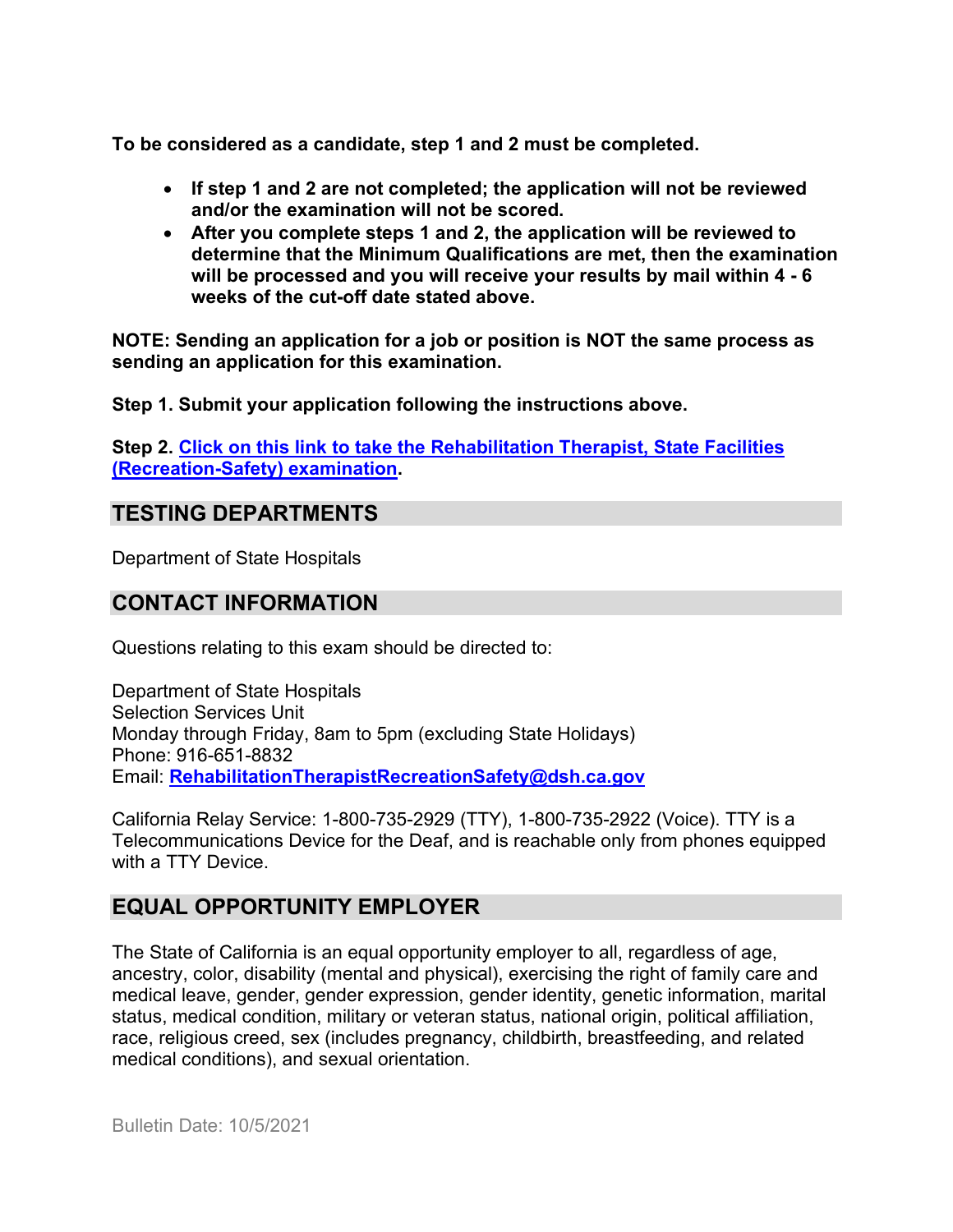## **DRUG-FREE STATEMENT**

It is an objective of the State of California to achieve a drug-free State work place. Any applicant for State employment will be expected to behave in accordance with this objective, because the use of illegal drugs is inconsistent with the law of the State, the rules governing civil service, and the special trust placed in public servants.

#### **GENERAL INFORMATION**

Examination and/or Employment Application (STD 678) forms are available at the California Department of Human Resources, local offices of the Employment Development Department, and through your CalCareer Account at the following website:

#### **http://www.CalCareers.ca.gov/**

If you meet the requirements stated on this examination bulletin, you may take this examination, which is competitive. Possession of the entrance requirements does not assure a place on the eligible list. Your performance in the examination described in this bulletin will be rated against a predetermined job-related rating, and all applicants who pass will be ranked according to their score.

The Department of State Hospitals reserves the right to revise the examination plan to better meet the needs of the service, if the circumstances under which this examination was planned change. This examination may be canceled by the Department of State Hospitals at any time prior to the establishment of the employment list. Such revision or cancelation will be in accordance with civil service laws and rules and all applicants will be notified.

General Qualifications: Applicants must possess essential personal qualifications including integrity, initiative, dependability, good judgement, the ability to work cooperatively with others, and a state of health consistent with the ability to perform the assigned duties of the class. A medical examination may be required. In open examinations, investigation may be made of employment records and personal history and fingerprinting may be required.

Eligible Lists: Eligible lists established by competitive examination, regardless of date, must be used in the following order: 1) sub-divisional promotional, 2) departmental promotional, 3) multi-departmental promotional, 4) servicewide promotional, 5) departmental open, 6) open. When there are two lists of the same kind, the older must be used first. Eligible lists will expire in one to four years unless otherwise stated on the bulletin.

High School Equivalence: Equivalence to completion of the  $12<sup>th</sup>$  grade may be demonstrated in any one of the following ways: 1) passing the General Education